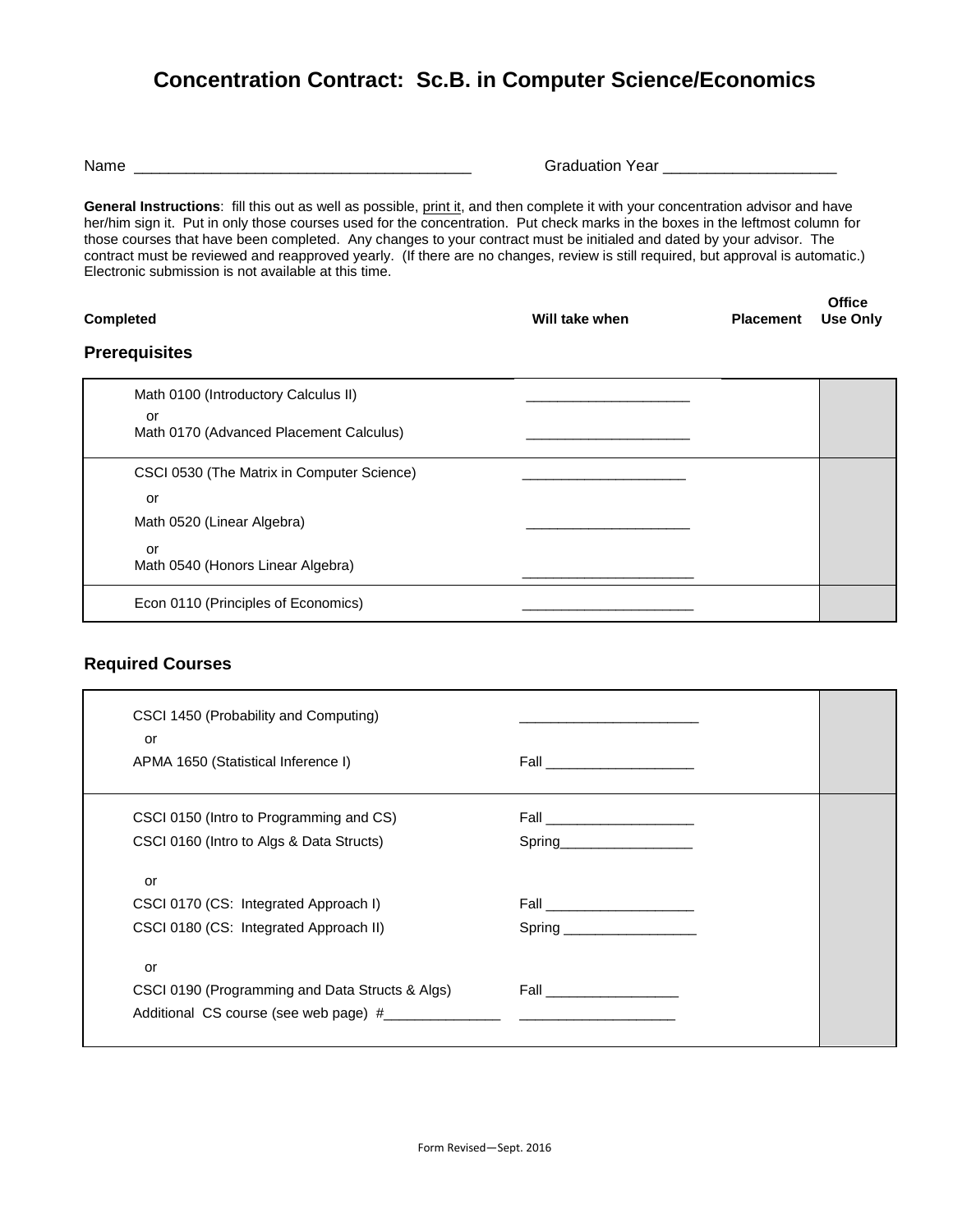| CSCI 220 (Intro to Discrete Math)                                                                                                                                                                             | Spring |
|---------------------------------------------------------------------------------------------------------------------------------------------------------------------------------------------------------------|--------|
| <u>or</u><br>CSCI 510 (Models of Computation)                                                                                                                                                                 | Fall   |
| CSCI 320 (Intro to Software Engineering)                                                                                                                                                                      | Spring |
| <u>or</u><br>CSCI 310 or 330 (Intro to Computer Systems)                                                                                                                                                      | Fall   |
| Any intermediate CSCI course not already chosen or any 1000-level CSCI course*<br>#:<br><u> 1989 - Johann Stoff, deutscher Stoff, der Stoff, der Stoff, der Stoff, der Stoff, der Stoff, der Stoff, der S</u> |        |
| A pair of CSCI courses with a coherent them.*<br>#                                                                                                                                                            |        |
| #<br><u> 1989 - Jan Barnett, fransk politiker (d. 1989)</u>                                                                                                                                                   |        |
| *CSCI 1450 may not be used.                                                                                                                                                                                   |        |
| Econ 1130 (Inter. Microeconomics (Mathematical))<br>or<br>Econ 1110 (Inter. Microeconomics) (with permission)                                                                                                 |        |
| Econ 1210 (Intermediate Macroeconomics)                                                                                                                                                                       |        |
| Econ 1630 (Econometrics I)                                                                                                                                                                                    | Fall   |
| Three of the following:                                                                                                                                                                                       |        |
| Econ 1170 (Welfare Economics)                                                                                                                                                                                 | Fall   |
| Econ 1225 (Adv. Macroeconomics)                                                                                                                                                                               | Spring |
| Econ 1465 (Market Design: Theory and Appl.)                                                                                                                                                                   |        |
| Econ 1470 (Bargaining Theory and Applications)                                                                                                                                                                | Spring |
| Econ 1640 (Econometrics II)                                                                                                                                                                                   | Spring |
| Econ 1650 (Financial Econometrics)                                                                                                                                                                            |        |
| Econ 1750 (Investments II)                                                                                                                                                                                    | Fall   |
| Econ 1759 (Data, Statistics, Finance)                                                                                                                                                                         |        |
| Econ 1810 (Economics and Psychology)                                                                                                                                                                          |        |
| Econ 1820 (Behavioral Economics)                                                                                                                                                                              |        |
| Econ 1850 (Theory of Economic Growth)                                                                                                                                                                         |        |
| Econ 1860 (The Theory of General Equilibrium)                                                                                                                                                                 |        |
| Econ 1870 (Game Theory and Appl. To Economics)                                                                                                                                                                |        |
|                                                                                                                                                                                                               |        |